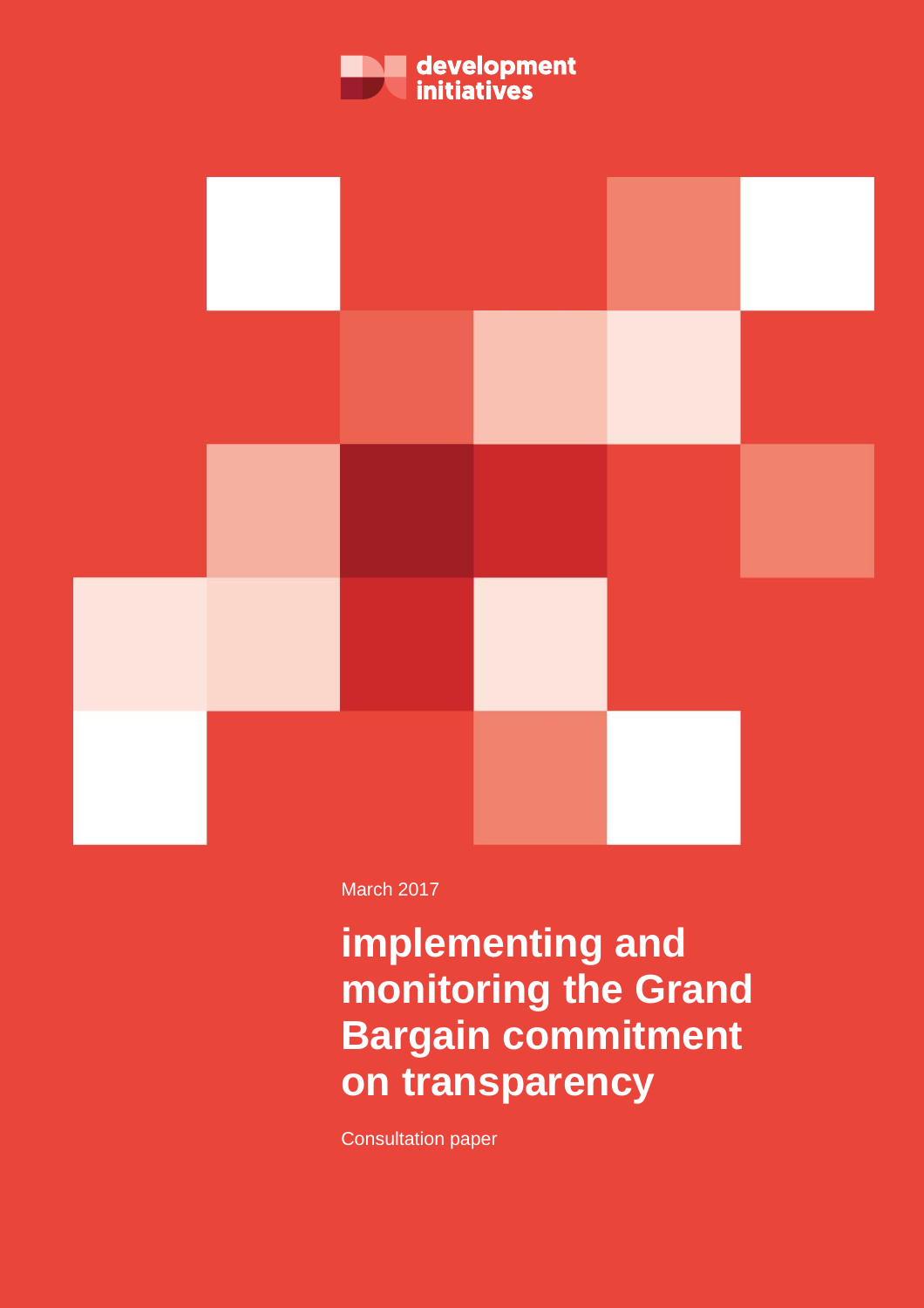# **Introduction**

At the World Humanitarian Summit in May 2016, [Grand Bargain](https://consultations.worldhumanitariansummit.org/bitcache/075d4c18b82e0853e3d393e90af18acf734baf29?vid=580250&disposition=inline&op=view) signatory organisations agreed to work towards greater transparency by identifying and implementing a shared open data standard and common digital platform to enhance transparency and decisionmaking.<sup>1</sup>

As a first step they committed to publishing timely, transparent, harmonised and open high-quality data on humanitarian funding and activities within two years of the Summit and identified the <u>International Aid Transparency Initiative</u> (IATI)<sup>2</sup> as the basis for a common standard. More information is available here: *[An introduction to IATI for](http://devinit.org/post/an-introduction-to-iati-for-humanitarian-actors/)  [humanitarian actors](http://devinit.org/post/an-introduction-to-iati-for-humanitarian-actors/)*. 3

Development Initiatives is working with the Grand Bargain transparency workstream to improve humanitarian transparency and take forward the Grand Bargain commitment on transparency. We are consulting on proposals to:

- 1. Improve the IATI Standard to ensure that it continues to meet the needs of the humanitarian community.
- 2. Develop a framework and methodology to support Grand Bargain signatories and the wider humanitarian community in monitoring progress against the transparency commitment.

We are inviting responses to a number of questions outlined below and will be holding a series of multi-stakeholder events to consult on this paper in the coming weeks. Organisations are invited to submit their views by 30 April 2017. Comments can either be provided via **our [feedback form](https://docs.google.com/forms/d/e/1FAIpQLSfljjVpgkzd07oaGesmIYPahpaG-kgoMZNhY0DseQHddWZiJg/viewform)<sup>4</sup> or by emailing comments to Liz Steele at** [liz.steele@devinit.org.](mailto:liz.steele@devinit.org)

The first part of this paper briefly summarises what IATI is and how the IATI Standard has been adapted to better meet the needs of humanitarian stakeholders. It presents a number of proposals for further enhancements to the Standard and asks some questions for your consideration.

The second part of this paper presents a framework and methodology for measuring IATI data quality and use to support Grand Bargain signatories and the wider humanitarian community in monitoring progress against the transparency commitment. It asks some questions for your consideration.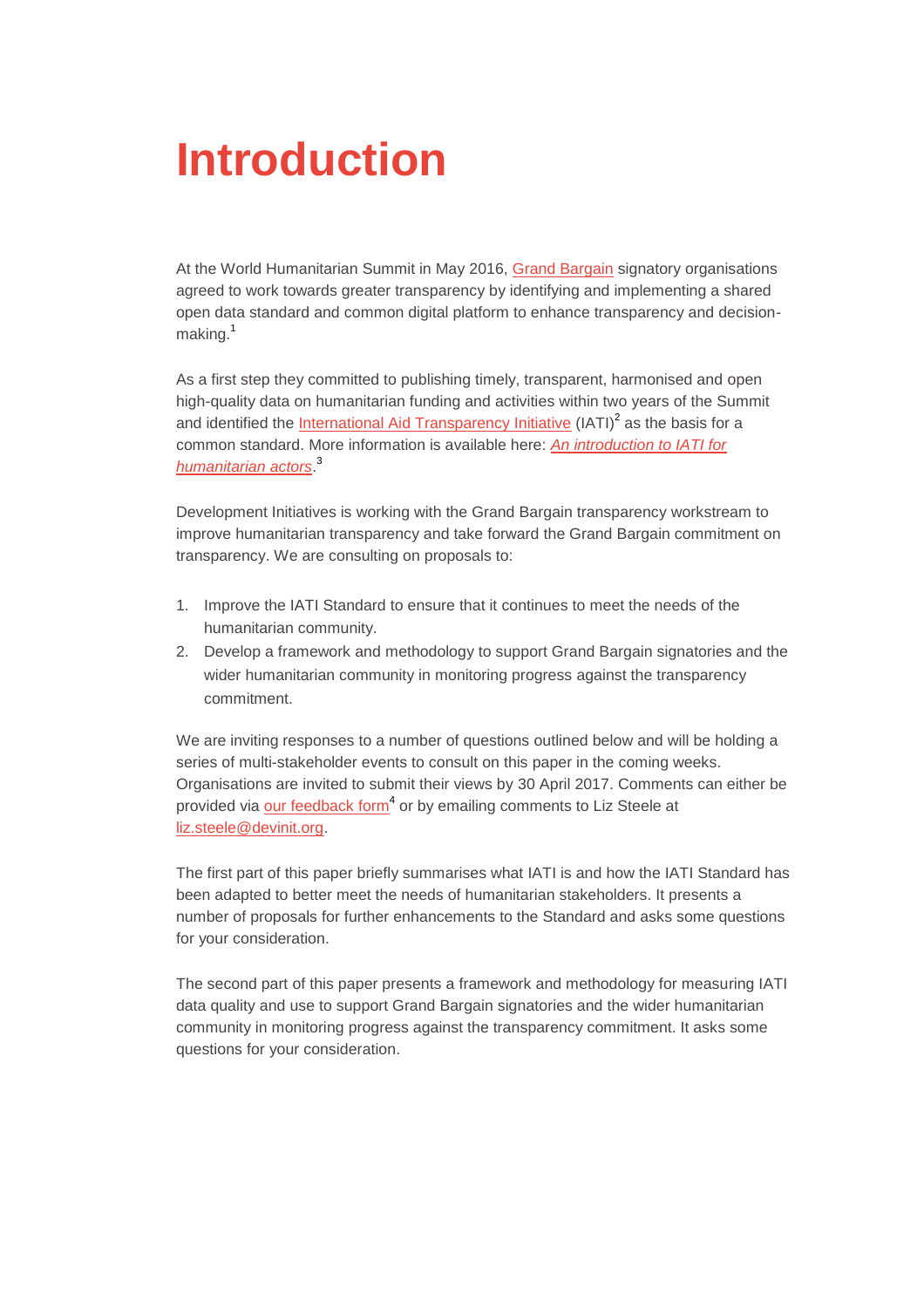# **Improving the IATI Standard**

IATI is a multi-stakeholder initiative that works to ensure that transparent, high-quality information is available and used to achieve sustainable development and an effective response to humanitarian crises. The IATI community brings together governments, multilateral donors, partner countries, civil society organisations (CSOs) and private sector organisations to publish, improve and support the use of quality IATI data.

The IATI Standard is an internationally agreed framework for publishing open data<sup>5</sup> on development cooperation and humanitarian assistance in a comparable and machinereadable format. It continually evolves to better meet the publishing and monitoring needs of its stakeholders and adapt to the changing environment. This is achieved through the IATI Standard upgrade process. The most recent upgrade to the IATI Standard (version 2.02), approved in December 2015, was designed specifically to improve IATI's usability by the humanitarian community and to improve interoperability with the UN Office for the Coordination of Humanitarian Affairs (OCHA)'s Financial Tracking Service (FTS). New data fields and features added include:

- A humanitarian marker, which identifies activities or transactions as 'humanitarian'
- The ability to tag an activity in relation to a specific emergency or crisis
- The ability to link an activity to a specific UN appeal or plan
- The ability to link an activity to a one or more UN cluster(s).

The next IATI Standard upgrade process (currently planned for Spring 2017) offers an opportunity for Grand Bargain signatory organisations to propose new enhancements that will further meet the needs of the humanitarian community. The following enhancements have already been proposed:

- The ability to tag activities relating to rapid-onset emergencies; this allows published data to be tailored for quality reporting and monitoring of a specific type of crisis response
- The ability to track pledges via two new transaction types ('pledge' and 'incoming pledge'); this allows published data to be linked to subsequent financial transactions
- The ability to publish information on different funding modalities including cash transfers, vouchers and in-kind programming so that activities using such facilities can be easily identified by data users.

The online **IATI Community Discuss Forum<sup>6</sup>** and Technical Advisory Group Forum provide a full list of the proposed changes to the IATI Standard. Information about the IATI Standard upgrade process is available on the upgrades section of the [IATI Standard](http://iatistandard.org/202/upgrades/)  [website.](http://iatistandard.org/202/upgrades/)<sup>7</sup>

### **Questions for consultation on improving the IATI Standard**

- 1. Do you agree with the proposed changes outlined above?
- 2. Would you recommend further changes? If yes, please explain what these are and why you recommend them.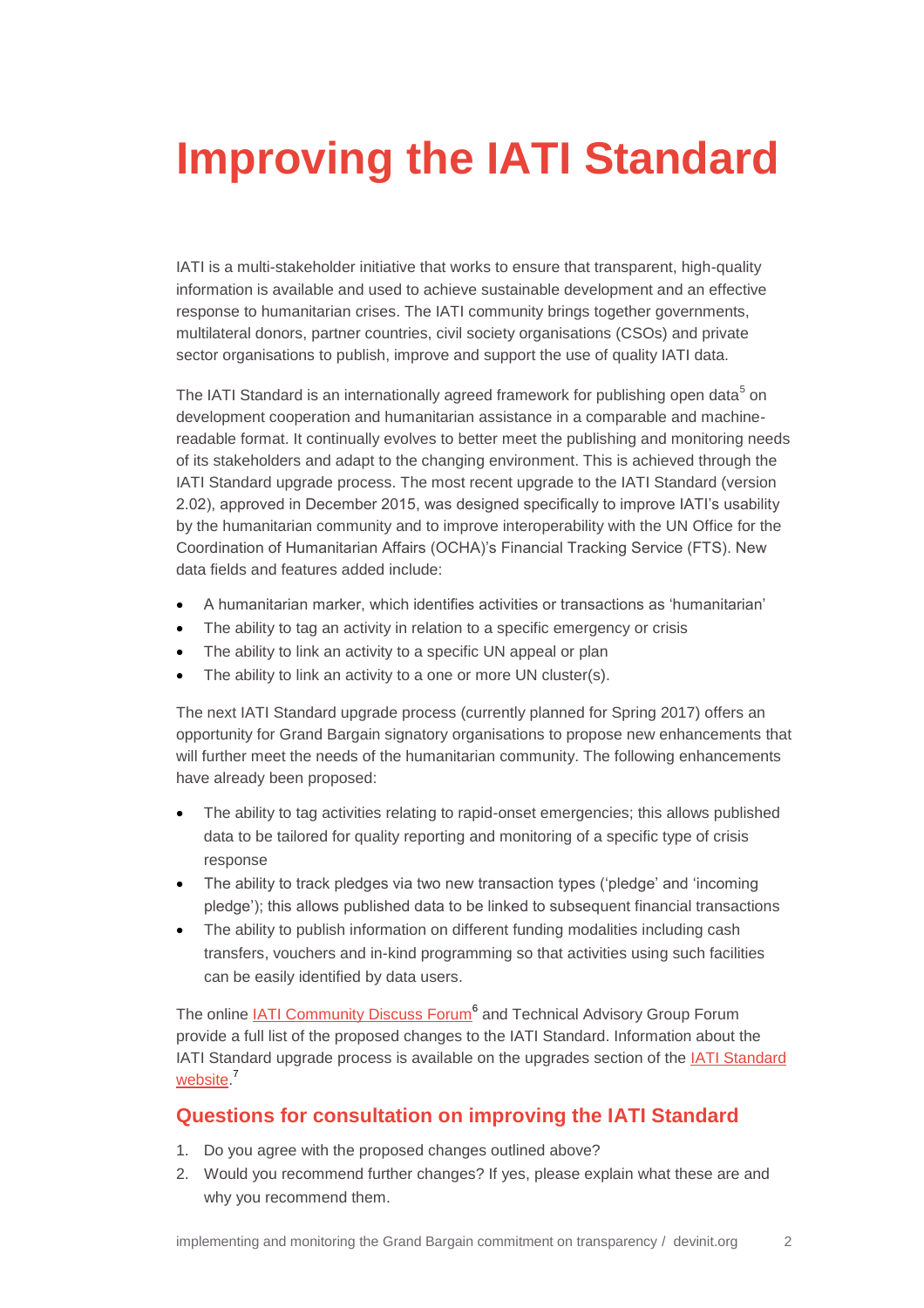## **Framework and methodology for measuring IATI data quality and use**

## **The monitoring framework**

To support Grand Bargain signatory organisations monitor progress towards meeting the transparency commitment and improving the quality of the data they publish, we propose that two key indicators are measured:

- 1. Quality of the humanitarian and other aid data published to IATI
- 2. Use of the humanitarian aid data published to IATI

### **Quality of the humanitarian and other aid data published to IATI**

IATI currently provides publishing statistics for all IATI publishers. These are publicly available via the **IATI Dashboard** and are routinely used within organisations publishing to IATI and other external monitoring initiatives. Four performance measures are used to assess data quality:

- **Timeliness** both the frequency (how often the published data is updated) and the time lag (how up to date the published data is) of published information.
- **Comprehensiveness** the use of:
	- o Core IATI fields (e.g. title, description, start date)
	- o Financial fields (transaction and traceability information)
	- o Value-added fields (e.g. subnational location data, information on results).
- **Forward Looking** activity budget information for the next three years (as relevant).
- **Coverage** the proportion of an organisation's total operational spending that is published to IATI.

For further information on these data quality performance measures (also known as "dimensions") see **IATI Dashboard Publishing Statistics.**<sup>8</sup>

IATI is also proposing the introduction of a new 'humanitarian' dimension for all IATI publishers of humanitarian-related information. This proposal recommends the assessment of:

- 1. The number of current activities that are marked as being humanitarian related
- 2. If organisations are using the humanitarian-related elements introduced in v2.02 of the IATI Standard
- 3. The ability to publish information quickly during the initial response to a rapid-onset emergency.<sup>9</sup>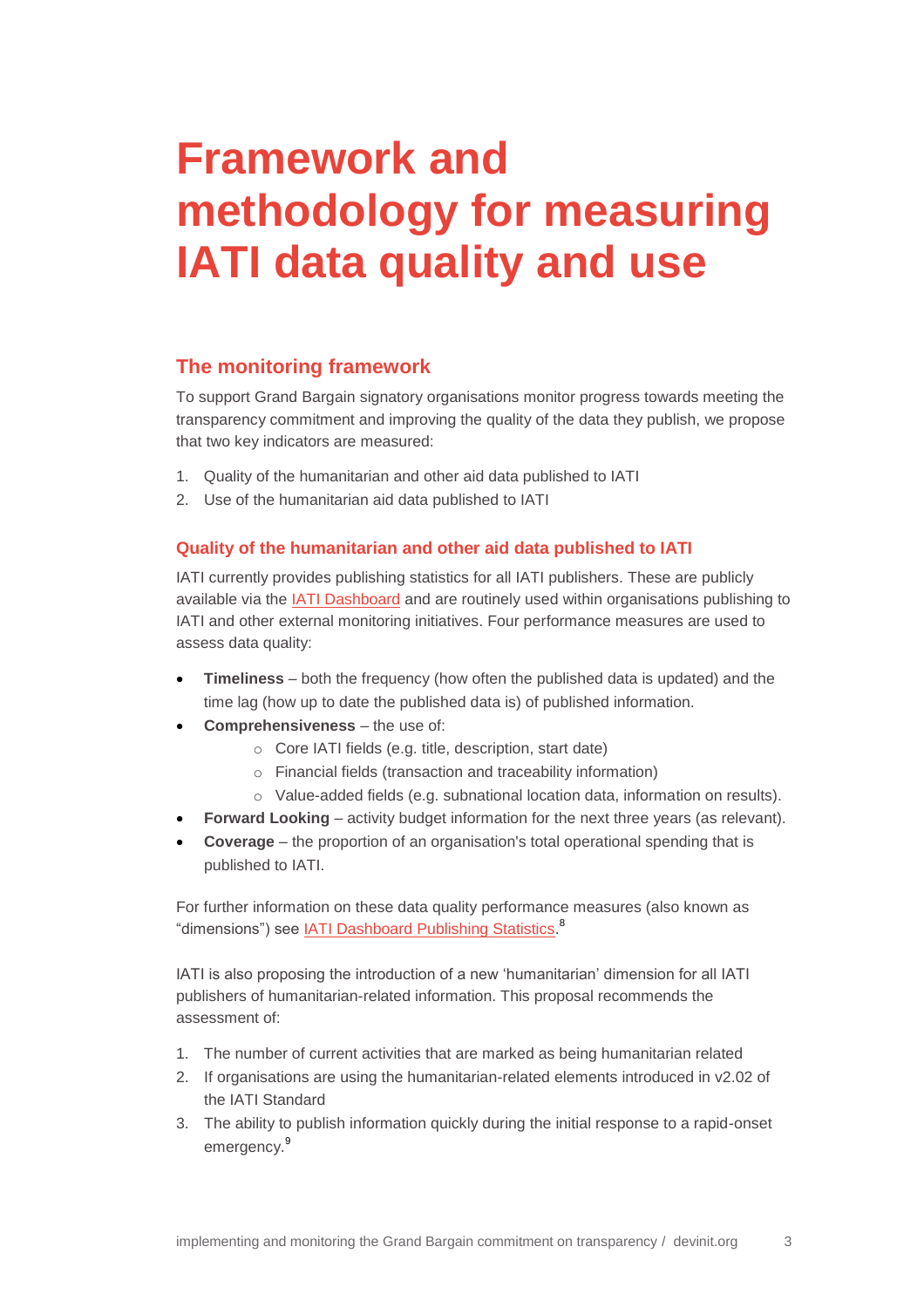The proposed specification for the humanitarian methodology is available on the **IATI** [Community Discuss Forum.](http://discuss.iatistandard.org/t/tech-paper-improvements-to-publishing-statistics-methodologies/545)<sup>10</sup>

#### **Use of the humanitarian aid data published to IATI**

To fulfil IATI's potential to improve decision-making and learning, it is critical that Grand Bargain signatory organisations are aware of and use IATI-published data in addition to other available humanitarian-related data. We therefore propose that the monitoring methodology includes a performance measure for data use, which will assess:

- Whether IATI-published data can be automatically or otherwise imported into the UN OCHA FTS
- Whether a signatory organisation's own IATI published data is regularly used as part of internal reporting or other operational working practice(s)
- Whether signatories regularly use the IATI-published data of other organisations (including but not limited to partner organisations).

## **Performance measurement and publication of results**

All of the above performance measures are quantified and assessed by quintile ratings in accordance with the table below.

| <b>Quintile</b> | <b>Assessment</b> |
|-----------------|-------------------|
| 80% to 100%     | Very good         |
| 60% to 79%      | Good              |
| 40% to 59%      | Fair              |
| 20% to 39%      | Poor              |
| 0 to 19%        | Very poor         |

To determine if a signatory organisation has met the transparency commitment, we propose that organisations achieve an assessment of 'Good' (60 to 79%) or above for each of the five performance measures on IATI data quality and also for the indicator on data use. We also propose that all six performance measure scores are subsequently aggregated into a single total score for each organisation.

All Grand Bargain signatory organisations that publish their humanitarian aid data to IATI will be assessed individually. The results for multiple national government agencies or federated organisations may be aggregated into a single score.

The results from the monitoring statistics will be published on a separate Grand Bargain transparency commitment dashboard (web address URL to be determined), which will be available from June 2017 onwards. As with the IATI Dashboard Publisher Statistics, which are updated on a daily basis, figures on the Grand Bargain dashboard will be updated daily.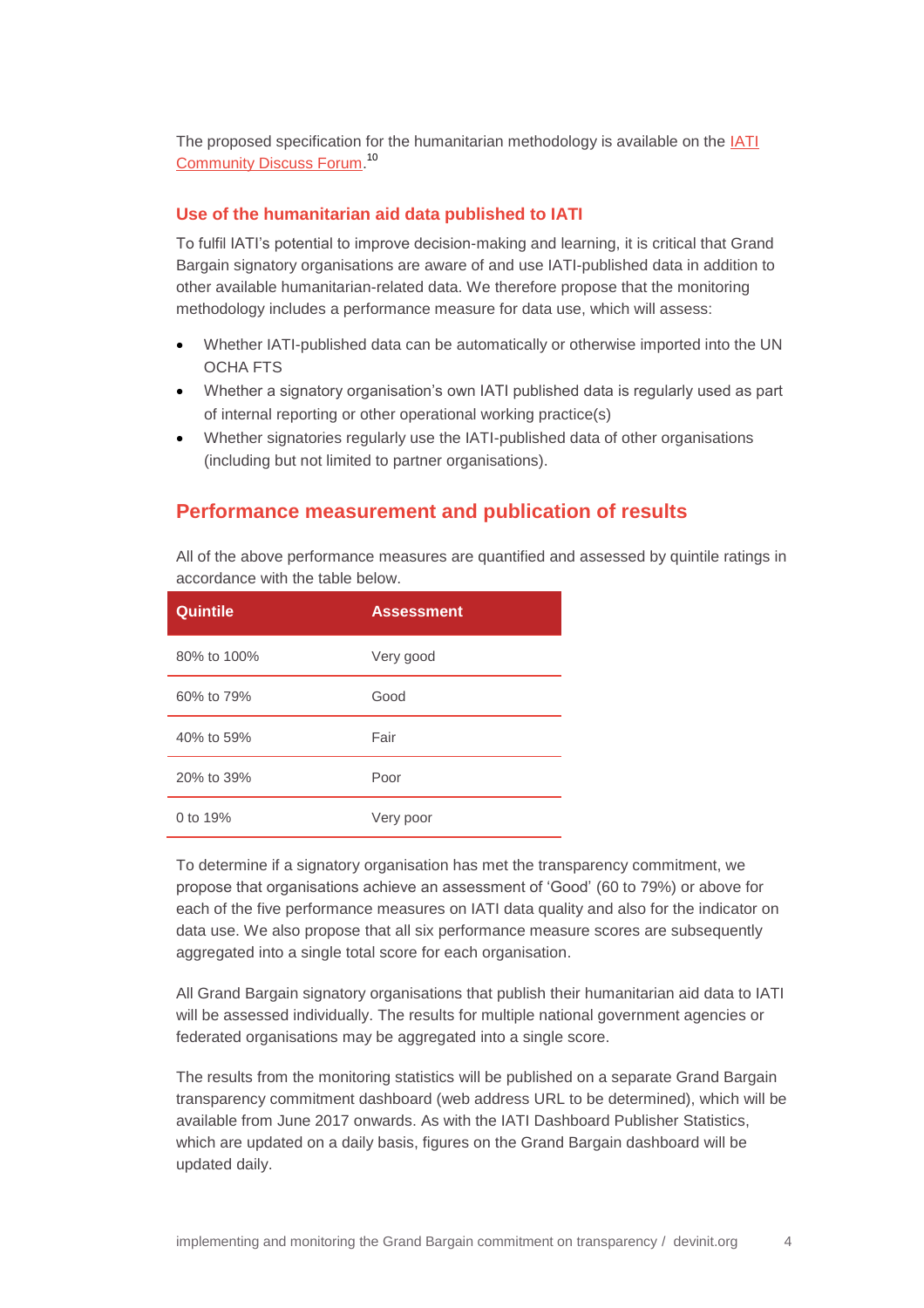## **Questions for consideration on the framework and methodology for measuring IATI data quality and use**

- 1. Do you agree with our proposal on how to determine if the Grand Bargain transparency commitment has been met? If not, please provide details.
- 2. Which of the proposed performance measures (timeliness, coverage, humanitarian, data use etc) are of the most value or relevance to humanitarian actors?
- 3. Should other performance measures be considered for monitoring purposes? If yes, please give details.
- 4. Should all performance measures be weighted the same, or are some more important that others?

## **Notes**

<sup>10</sup> <http://discuss.iatistandard.org/t/welcome-to-iati-discuss/6>

<sup>1&</sup>lt;br>[https://consultations.worldhumanitariansummit.org/bitcache/075d4c18b82e0853e3d393e90af18acf734baf29?vi](https://consultations.worldhumanitariansummit.org/bitcache/075d4c18b82e0853e3d393e90af18acf734baf29?vid=580250&disposition=inline&op=view) [d=580250&disposition=inline&op=view](https://consultations.worldhumanitariansummit.org/bitcache/075d4c18b82e0853e3d393e90af18acf734baf29?vid=580250&disposition=inline&op=view)

<sup>&</sup>lt;sup>2</sup> <http://www.aidtransparency.net/>

<sup>3</sup> <http://devinit.org/post/an-introduction-to-iati-for-humanitarian-actors/>

<sup>4</sup> [https://docs.google.com/forms/d/e/1FAIpQLSfljjVpgkzd07oaGesmIYPahpaG-](https://docs.google.com/forms/d/e/1FAIpQLSfljjVpgkzd07oaGesmIYPahpaG-kgoMZNhY0DseQHddWZiJg/viewform)

[kgoMZNhY0DseQHddWZiJg/viewform](https://docs.google.com/forms/d/e/1FAIpQLSfljjVpgkzd07oaGesmIYPahpaG-kgoMZNhY0DseQHddWZiJg/viewform)

 $5$  Open data is data that is freely available for everyone to use and republish as they wish, without restrictions from copyright, patents or other mechanisms of control.

<sup>6</sup> <http://discuss.iatistandard.org/t/welcome-to-iati-discuss/6>

<sup>7&</sup>lt;br><http://iatistandard.org/202/upgrades/>

<sup>8&</sup>lt;br>[http://dashboard.iatistandard.org/publishing\\_stats.html](http://dashboard.iatistandard.org/publishing_stats.html)

<sup>&</sup>lt;sup>9</sup> To note: It is unlikely that any automated check for this criterion would be available at the proposed start of the monitoring process.